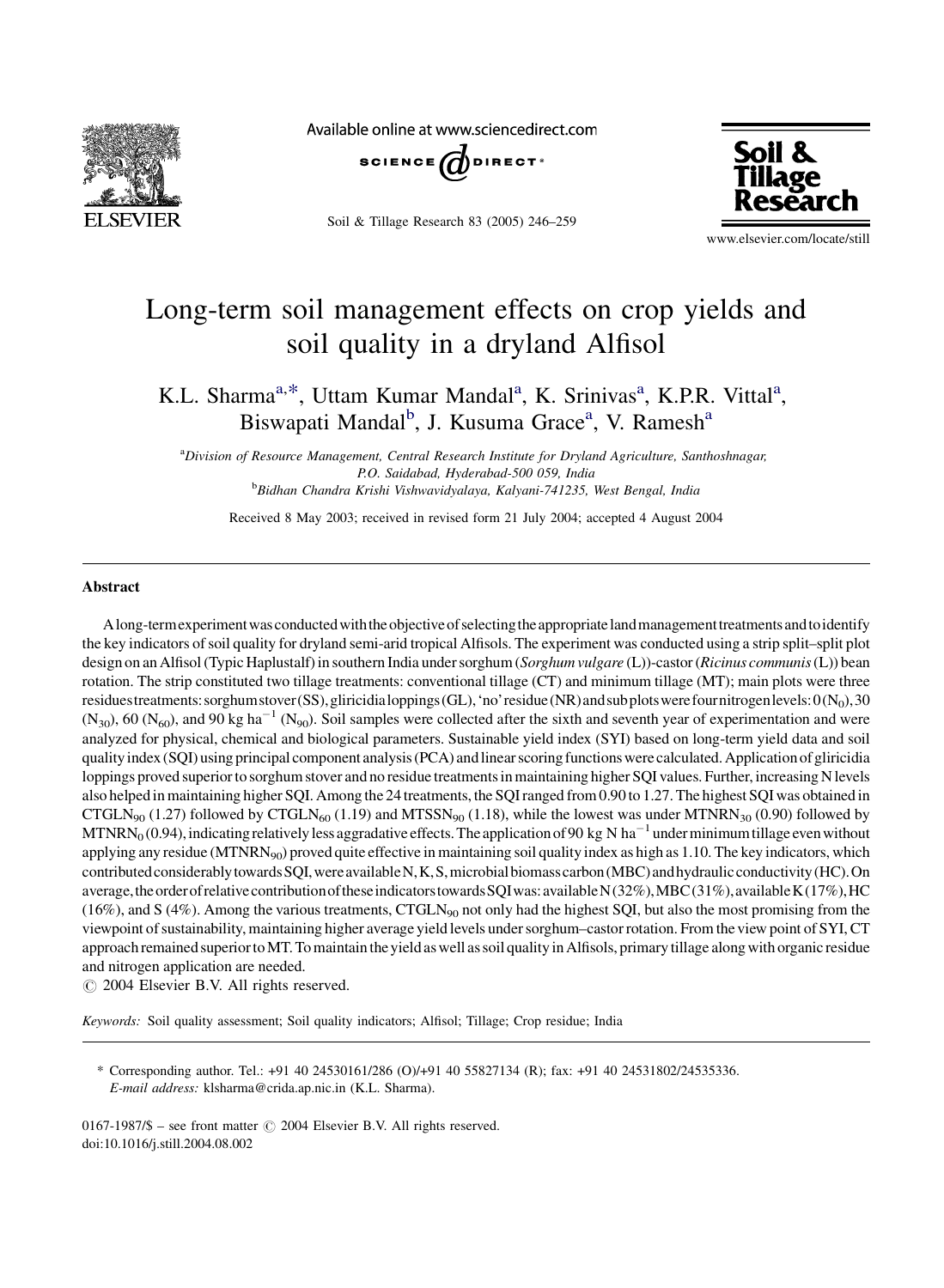## 1. Introduction

Soil is a key natural resource and soil quality is the integrated effect of management on most soil properties that determine crop productivity and sustainability. Good soil quality not only produces good crop yield, but also maintains environmental quality and consequently plant, animal and human health. Unfortunately, with the advancement of agriculture, soils are being degraded at an alarming rate by wind and water erosion, desertification, and salinization because of misuse and improper farming practices. Growing of crops one after another without giving due consideration to nutrient requirement has resulted in decline in soil fertility, especially of nitrogen ([Ghosh et al., 2003](#page--1-0)). Soil quality assessment has been suggested as a tool for evaluating sustainability of soil and crop management practices ([Hussain et al., 1999\)](#page--1-0). Hence, there is a need to develop criteria to evaluate soil quality and to take corrective actions to improve it. Assessing soil quality is difficult, because unlike water and air quality for which standards have been established primarily by legislation, soil quality assessments are purposeoriented and site specific [\(Karlen et al., 1994a\)](#page--1-0). However, a quantitative assessment of soil quality could provide much needed information on the adequacy of the world's soil resource base in relation to the food and fibre needs of a growing world population.

To assess soil quality, indicators (soil properties) are usually linked to soil function ([Hornung, 1993;](#page--1-0) [Howard, 1993; Doran and Parkin, 1994; Karlen and](#page--1-0) [Stott, 1994; Larson and Pierce, 1994; Acton and](#page--1-0) [Gregorich, 1995; Doran et al., 1996; Karlen et al.,](#page--1-0) [1996](#page--1-0)). Several indicators have been suggested reflecting changes over various spatial and temporal scales. Improved soil quality often is indicated by increased infiltration, aeration, macropores, aggregate size, aggregate stability and soil organic matter and by decreased bulk density, soil resistance, erosion and nutrient runoff [\(Parr et al., 1992\)](#page--1-0). Microbial biomass, respiration, and ergosterol concentrations are biological measurements that have been suggested as indicators for assessing long-term soil and crop management effects on soil quality ([Karlen et al.,](#page--1-0) [1992](#page--1-0)). Periodic assessment of soil test properties has also been suggested as essential for evaluating the

chemical aspects of soil quality ([Arshad and Coen,](#page--1-0) [1992; Karlen et al., 1992](#page--1-0)). A valid soil quality index would help to interpret data from different soil measurements and show whether management and land use are having the desired results for productivity, environmental protection, and health ([Granatstein and](#page--1-0) [Bezdicek, 1992\)](#page--1-0). Moreover, can these indexes provide an early indication of soil degradation and the need for remedial measures, and characterize changes in soil properties that would reflect the extent of rehabilitation or regeneration of degraded soils?

Maintaining soil quality at a desirable level is a very complex issue due to involvement of climatic, soil, plant and human factors and their interactions. This issue is even more challenging in case of dryland agriculture. A very fragile natural resource base typifies many of the dryland areas. Soils are often coarse-textured, inherently low in fertility, organic matter, and water holding capacity, and susceptible to wind and water erosion. In the Indian subcontinent, about 24% of the total geographical area ([Prasad and](#page--1-0) [Biswas, 1999\)](#page--1-0) or 79.7 Mha of soils are Alfisols, making it the most dominant soil order in dryland regions of India. These soils encounter several problems including water erosion, shallow soil depth, subsurface gleying, restricted rooting depth, low water and nutrient retention, hard setting tendencies, and crust formation ([El-Swaify et al., 1987\)](#page--1-0). These soils are also nearly exhausted of organic matter and thus have poor structure, low water retention capacity and low fertility [\(Singh et al., 1998](#page--1-0)). Poor agricultural management and climatic extremes have significantly contributed towards the land degradation and deterioration of soil quality in these regions.

There is an urgent need to adopt appropriate soil and plant management practices that reduce soil degradation or maintain soil quality at a desirable level in dryland regions. Zero- or reduced tillage crop production practices, coupled with proper residue management can maintain or improve soil organic matter and has the potential to substantially increase long-term crop production in semi-arid rain fed regions [\(Smith and Elliott, 1990](#page--1-0)). However the adoption of zero tillage is often limited by the need to have an adequate plant density in soils with a compacted seed zone or poor seed–soil contact ([Jones](#page--1-0) [et al., 1990](#page--1-0)). Primary tillage is deemed crucial for successful continuous cropping of semi-arid tropical